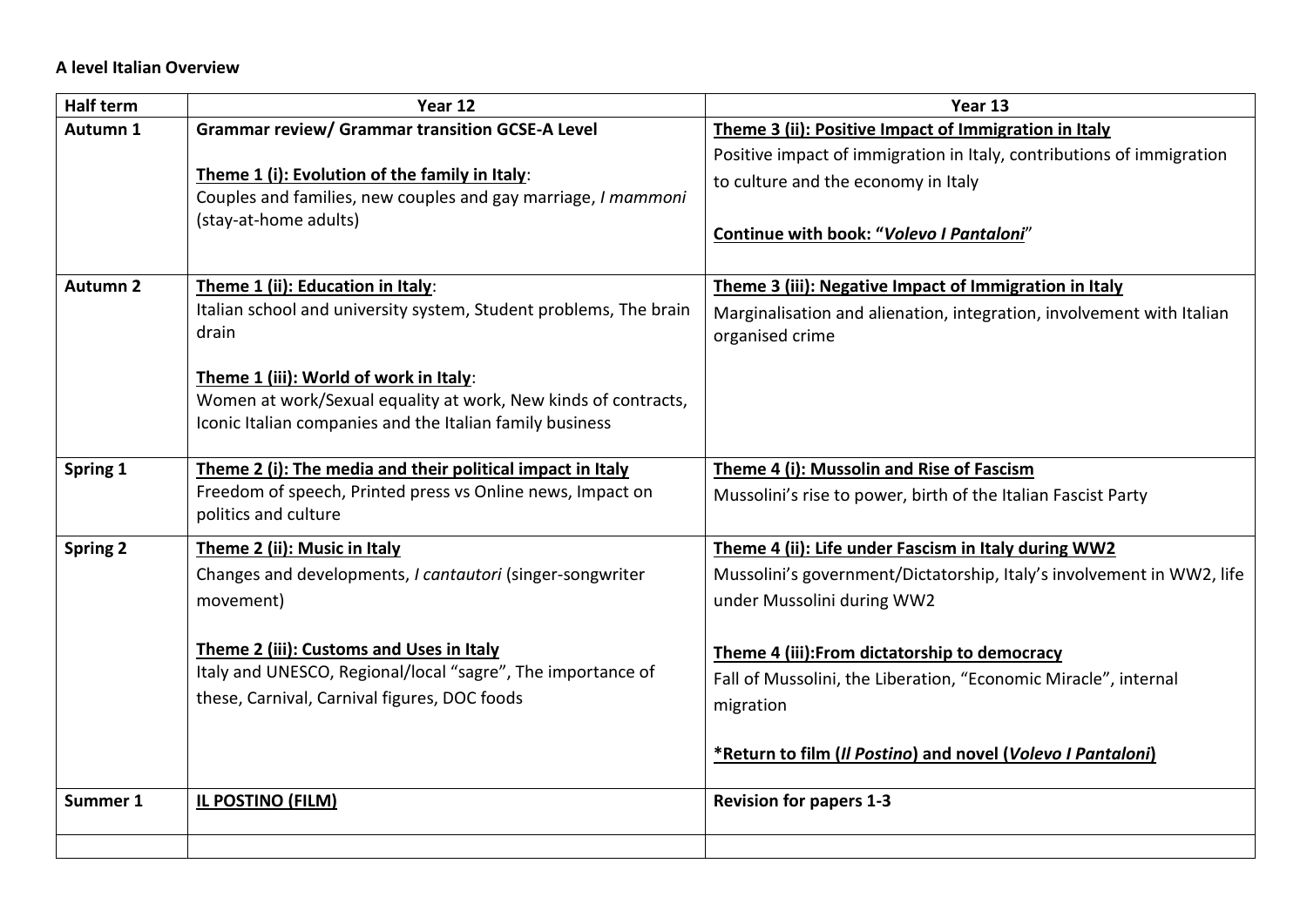| Summer 2 | Theme 3 (i): The North-South Divide in Italy                       |  |
|----------|--------------------------------------------------------------------|--|
|          | Migration between North and South, the role of Italian industries, |  |
|          | socio-cultural differences between "Setenrione" and "Meridione"    |  |
|          | ** STUDENTS CHOOSE THEIR IRP TOPIC FOR SPEAKING EXAM               |  |
|          | Begin book study: "Volevo I Pantaloni"                             |  |

## **Skills: The skills developed throughout the course include**:

- enhancement of linguistic skills (including fluent speech, translation, essay composition, listening and reading)
- application of critical thinking on the basis of knowledge and understanding of the language, culture and society of Italy and the Italian-speaking world
- development of control of the language system to convey meaning, using spoken and written skills, including an extended range of vocabulary, for both practical and intellectual purposes as increasingly confident, accurate and independent users of Italian
- developmnt of ability to interact effectively with users of Italian in speech and in writing, including through online media
- develop language learning skills and strategies, such as communication strategies to sustain communication and build fluency and confidence
- critical engagement with intellectually stimulating texts, films and other materials in the original language, developing an appreciation of sophisticated and creative uses of Italian and understanding them within their cultural and social context
- development of knowledge about matters central to the society and culture, past and present, of the country or countries where Italian is spoken
- mediation between cultures and between speakers of the language and speakers of English
- fostering of the ability to learn other languages
- transferable skills such as autonomy, resourcefulness, creativity, critical thinking, and linguistic, cultural and cognitive flexibility that will enable students to proceed to further study or employment
- development of capacity for critical and analytical thinking through the language of study
- development of students as independent researchers through the language of study.